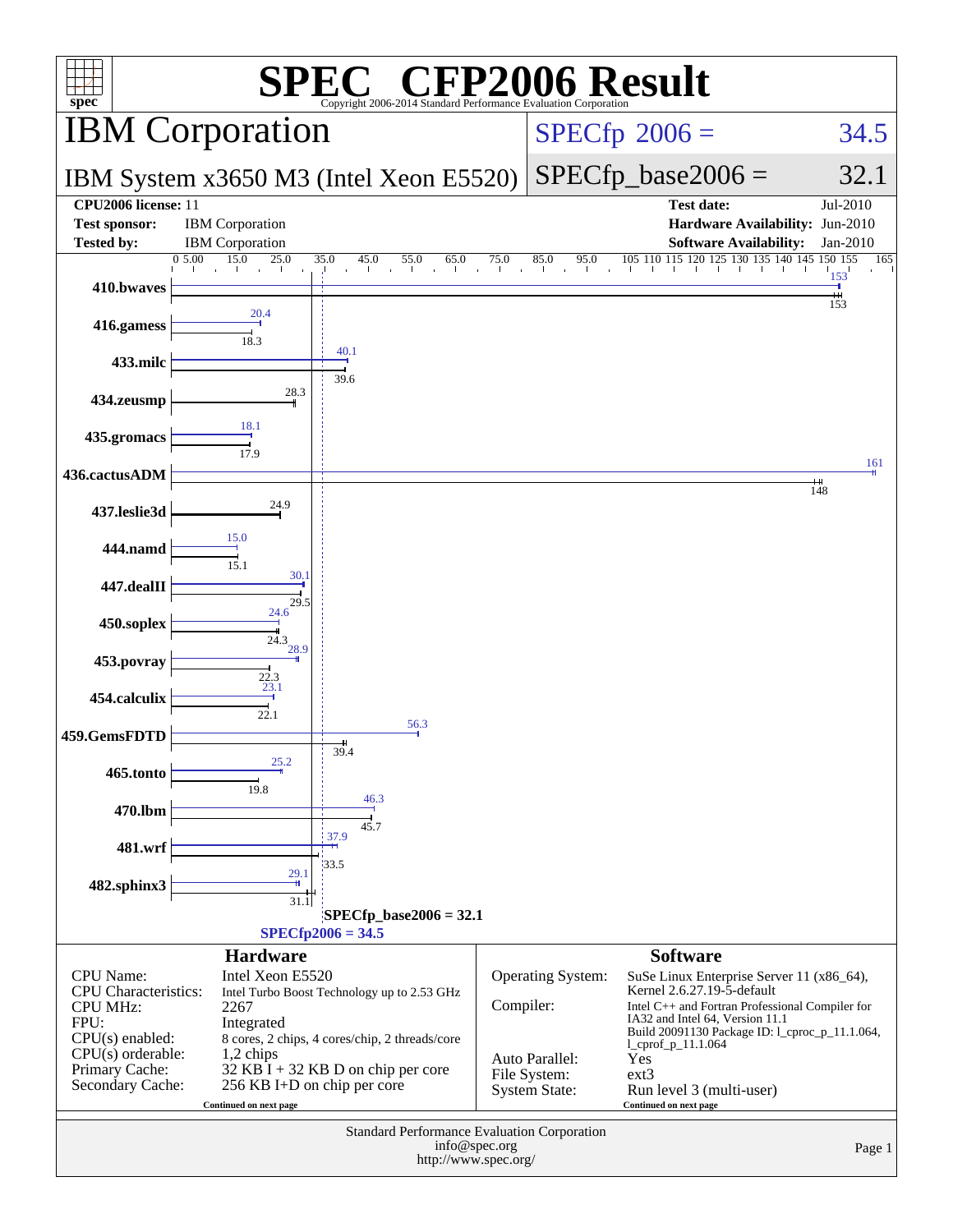

IBM Corporation

#### $SPECfp2006 = 34.5$  $SPECfp2006 = 34.5$

IBM System x3650 M3 (Intel Xeon E5520) [SPECfp\\_base2006 =](http://www.spec.org/auto/cpu2006/Docs/result-fields.html#SPECfpbase2006) 32.1

|                            | $1.11 \times 1.10 \times 1.10 \times 1.10 \times 1.10 \times 1.10 \times 1.10 \times 1.10 \times 1.10 \times 1.10 \times 1.10 \times 1.10 \times 1.10 \times 1.10 \times 1.10 \times 1.10 \times 1.10 \times 1.10 \times 1.10 \times 1.10 \times 1.10 \times 1.10 \times 1.10 \times 1.10 \times 1.10 \times 1.10 \times 1.10 \times 1.10 \times 1.10 \times 1.10 \times 1.10 \times 1.1$ |                                             |                                 |
|----------------------------|-------------------------------------------------------------------------------------------------------------------------------------------------------------------------------------------------------------------------------------------------------------------------------------------------------------------------------------------------------------------------------------------|---------------------------------------------|---------------------------------|
| <b>CPU2006</b> license: 11 |                                                                                                                                                                                                                                                                                                                                                                                           |                                             | $Jul-2010$<br><b>Test date:</b> |
| <b>Test sponsor:</b>       | <b>IBM</b> Corporation                                                                                                                                                                                                                                                                                                                                                                    | <b>Hardware Availability: Jun-2010</b>      |                                 |
| <b>Tested by:</b>          | <b>IBM</b> Corporation                                                                                                                                                                                                                                                                                                                                                                    | <b>Software Availability:</b><br>$Jan-2010$ |                                 |
| L3 Cache:                  | 8 MB I+D on chip per chip                                                                                                                                                                                                                                                                                                                                                                 | <b>Base Pointers:</b>                       | $64$ -bit                       |
| <b>Other Cache:</b>        | <b>None</b>                                                                                                                                                                                                                                                                                                                                                                               | Peak Pointers:                              | $32/64$ -bit                    |
| Memory:                    | 24 GB (6 x 4 GB PC3-10600R CL9, 2 Rank)                                                                                                                                                                                                                                                                                                                                                   | Other Software:                             | None                            |
| Disk Subsystem:            | 1 x 73 GB SAS, 15000 RPM                                                                                                                                                                                                                                                                                                                                                                  |                                             |                                 |
| <b>Other Hardware:</b>     | None                                                                                                                                                                                                                                                                                                                                                                                      |                                             |                                 |

| <b>Results Table</b>   |                                                                                                          |              |                |       |                |       |                |              |                |              |                |              |
|------------------------|----------------------------------------------------------------------------------------------------------|--------------|----------------|-------|----------------|-------|----------------|--------------|----------------|--------------|----------------|--------------|
|                        | <b>Peak</b><br><b>Base</b>                                                                               |              |                |       |                |       |                |              |                |              |                |              |
| <b>Benchmark</b>       | <b>Seconds</b>                                                                                           | <b>Ratio</b> | <b>Seconds</b> | Ratio | <b>Seconds</b> | Ratio | <b>Seconds</b> | <b>Ratio</b> | <b>Seconds</b> | <b>Ratio</b> | <b>Seconds</b> | <b>Ratio</b> |
| 410.bwayes             | 89.7                                                                                                     | 151          | 88.7           | 153   | 89.1           | 153   | 89.1           | 153          | 88.9           | 153          | 89.0           | 153          |
| 416.gamess             | 1069                                                                                                     | 18.3         | 1070           | 18.3  | 1071           | 18.3  | 970            | 20.2         | 961            | 20.4         | 961            | 20.4         |
| $433$ .milc            | 232                                                                                                      | 39.6         | 232            | 39.7  | 232            | 39.6  | 229            | 40.1         | 229            | 40.1         | 228            | 40.2         |
| $434$ . zeusmp         | 327                                                                                                      | 27.8         | 321            | 28.3  | 321            | 28.4  | 327            | 27.8         | 321            | 28.3         | 321            | 28.4         |
| $435.\n$ gromacs       | 400                                                                                                      | 17.9         | 401            | 17.8  | 400            | 17.9  | 394            | 18.1         | 391            | 18.2         | 395            | 18.1         |
| 436.cactusADM          | 80.7                                                                                                     | 148          | 80.3           | 149   | 81.3           | 147   | 74.3           | 161          | 74.3           | 161          | 74.5           | 160          |
| 437.leslie3d           | 377                                                                                                      | 24.9         | 379            | 24.8  | 378            | 24.9  | 377            | 24.9         | 379            | 24.8         | 378            | 24.9         |
| 444.namd               | 531                                                                                                      | 15.1         | 531            | 15.1  | 531            | 15.1  | 536            | 15.0         | 536            | 15.0         | 536            | 15.0         |
| $ 447 \text{.}$ dealII | 388                                                                                                      | 29.5         | 388            | 29.5  | 388            | 29.5  | 380            | 30.1         | 381            | 30.1         | 378            | 30.3         |
| $450$ .soplex          | 339                                                                                                      | 24.6         | 347            | 24.0  | 344            | 24.3  | 339            | 24.6         | 339            | 24.6         | 340            | 24.6         |
| $453$ .povray          | 239                                                                                                      | 22.3         | 238            | 22.3  | 238            | 22.4  | 183            | 29.1         | 187            | 28.5         | 184            | 28.9         |
| 454.calculix           | 375                                                                                                      | 22.0         | 373            | 22.1  | 373            | 22.1  | 357            | 23.1         | 352            | 23.4         | 357            | 23.1         |
| 459.GemsFDTD           | 265                                                                                                      | 40.0         | 271            | 39.2  | 270            | 39.4  | 188            | 56.4         | 188            | 56.3         | 189            | 56.3         |
| $465$ .tonto           | 497                                                                                                      | 19.8         | 497            | 19.8  | 496            | 19.8  | 390            | 25.2         | 395            | 24.9         | 391            | 25.2         |
| 470.1bm                | 301                                                                                                      | 45.7         | 301            | 45.7  | 301            | 45.6  | 297            | 46.3         | 297            | 46.3         | 297            | 46.3         |
| $ 481$ .wrf            | 334                                                                                                      | 33.5         | 333            | 33.5  | 333            | 33.6  | 295            | 37.9         | 295            | 37.9         | 304            | 36.7         |
| $482$ .sphinx $3$      | 627                                                                                                      | 31.1         | 632            | 30.8  | 594            | 32.8  | 670            | 29.1         | 669            | 29.1         | 683            | 28.5         |
|                        | Results appear in the order in which they were run. Bold underlined text indicates a median measurement. |              |                |       |                |       |                |              |                |              |                |              |

#### **[Platform Notes](http://www.spec.org/auto/cpu2006/Docs/result-fields.html#PlatformNotes)**

 Turbo Mode Enable Turbo Boost set to Traditional CPU C State Enable

#### **[General Notes](http://www.spec.org/auto/cpu2006/Docs/result-fields.html#GeneralNotes)**

 Binaries were compiled on SLES 10 with Binutils 2.18.50.0.7.20080502 'ulimit -s unlimited' was used to set the stack size to unlimited prior to run OMP\_NUM\_THREADS set to number of cores KMP\_AFFINITY set to granularity=fine,scatter KMP\_STACKSIZE set to 200M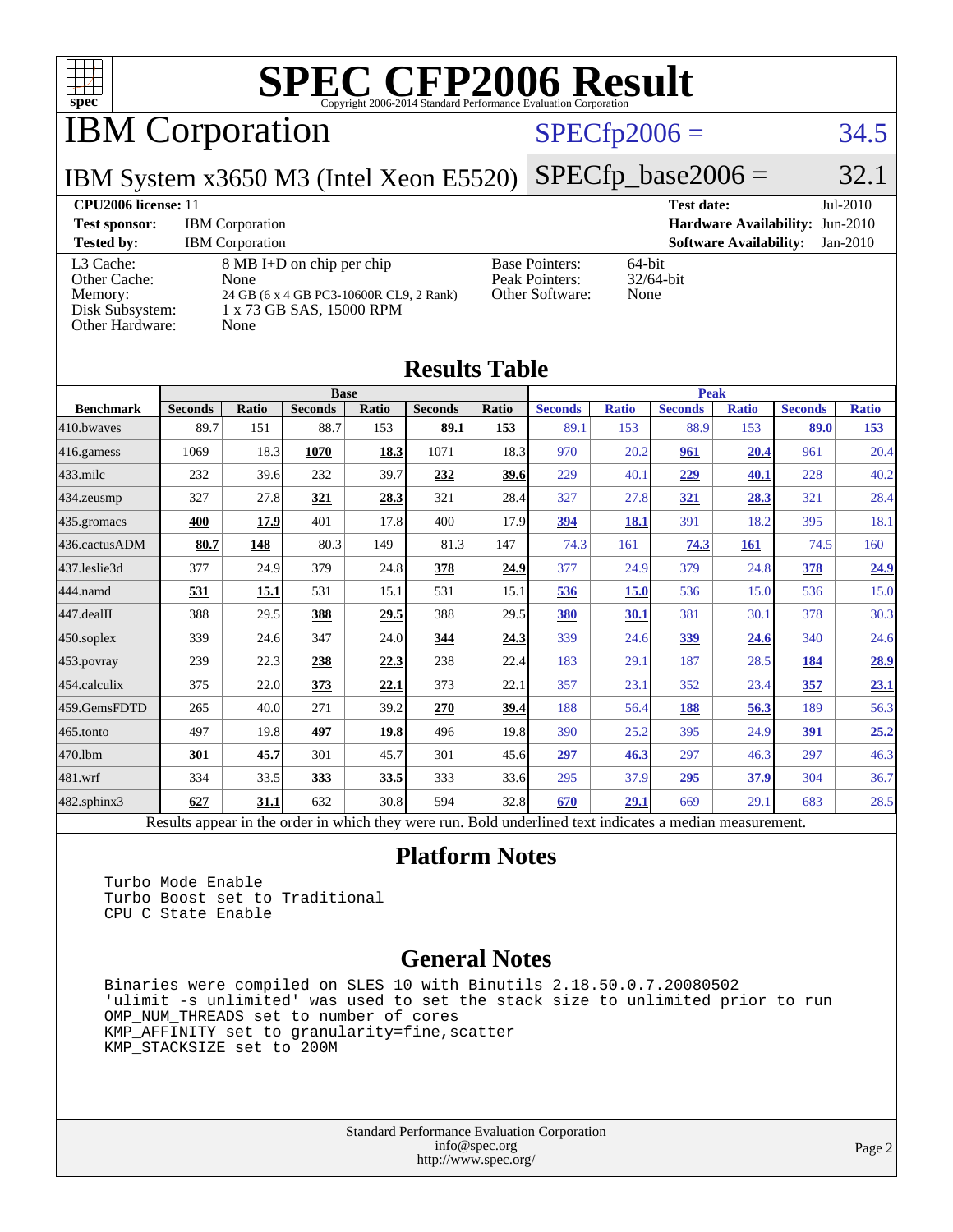

## IBM Corporation

 $SPECTp2006 = 34.5$ 

IBM System x3650 M3 (Intel Xeon E5520)  $SPECTp\_base2006 = 32.1$ 

**[Test sponsor:](http://www.spec.org/auto/cpu2006/Docs/result-fields.html#Testsponsor)** IBM Corporation **[Hardware Availability:](http://www.spec.org/auto/cpu2006/Docs/result-fields.html#HardwareAvailability)** Jun-2010

**[CPU2006 license:](http://www.spec.org/auto/cpu2006/Docs/result-fields.html#CPU2006license)** 11 **[Test date:](http://www.spec.org/auto/cpu2006/Docs/result-fields.html#Testdate)** Jul-2010 **[Tested by:](http://www.spec.org/auto/cpu2006/Docs/result-fields.html#Testedby)** IBM Corporation **[Software Availability:](http://www.spec.org/auto/cpu2006/Docs/result-fields.html#SoftwareAvailability)** Jan-2010

### **[Base Compiler Invocation](http://www.spec.org/auto/cpu2006/Docs/result-fields.html#BaseCompilerInvocation)**

[C benchmarks](http://www.spec.org/auto/cpu2006/Docs/result-fields.html#Cbenchmarks): icc  $-m64$ 

[C++ benchmarks:](http://www.spec.org/auto/cpu2006/Docs/result-fields.html#CXXbenchmarks) [icpc -m64](http://www.spec.org/cpu2006/results/res2010q3/cpu2006-20100719-12559.flags.html#user_CXXbase_intel_icpc_64bit_bedb90c1146cab66620883ef4f41a67e)

[Fortran benchmarks](http://www.spec.org/auto/cpu2006/Docs/result-fields.html#Fortranbenchmarks): [ifort -m64](http://www.spec.org/cpu2006/results/res2010q3/cpu2006-20100719-12559.flags.html#user_FCbase_intel_ifort_64bit_ee9d0fb25645d0210d97eb0527dcc06e)

[Benchmarks using both Fortran and C](http://www.spec.org/auto/cpu2006/Docs/result-fields.html#BenchmarksusingbothFortranandC): [icc -m64](http://www.spec.org/cpu2006/results/res2010q3/cpu2006-20100719-12559.flags.html#user_CC_FCbase_intel_icc_64bit_0b7121f5ab7cfabee23d88897260401c) [ifort -m64](http://www.spec.org/cpu2006/results/res2010q3/cpu2006-20100719-12559.flags.html#user_CC_FCbase_intel_ifort_64bit_ee9d0fb25645d0210d97eb0527dcc06e)

#### **[Base Portability Flags](http://www.spec.org/auto/cpu2006/Docs/result-fields.html#BasePortabilityFlags)**

| 410.bwaves: -DSPEC CPU LP64                |                                                                |
|--------------------------------------------|----------------------------------------------------------------|
| 416.gamess: -DSPEC_CPU_LP64                |                                                                |
| 433.milc: -DSPEC CPU LP64                  |                                                                |
| 434.zeusmp: -DSPEC_CPU_LP64                |                                                                |
| 435.gromacs: -DSPEC_CPU_LP64 -nofor_main   |                                                                |
| 436.cactusADM: -DSPEC CPU LP64 -nofor main |                                                                |
| 437.leslie3d: -DSPEC CPU LP64              |                                                                |
| 444.namd: - DSPEC CPU LP64                 |                                                                |
| 447.dealII: -DSPEC CPU LP64                |                                                                |
| 450.soplex: -DSPEC_CPU_LP64                |                                                                |
| 453.povray: -DSPEC_CPU_LP64                |                                                                |
| 454.calculix: -DSPEC CPU LP64 -nofor main  |                                                                |
| 459.GemsFDTD: -DSPEC CPU LP64              |                                                                |
| 465.tonto: - DSPEC CPU LP64                |                                                                |
| 470.1bm: - DSPEC_CPU LP64                  |                                                                |
|                                            | 481.wrf: -DSPEC_CPU_LP64 -DSPEC_CPU_CASE_FLAG -DSPEC_CPU_LINUX |
| 482.sphinx3: -DSPEC_CPU_LP64               |                                                                |
|                                            |                                                                |

#### **[Base Optimization Flags](http://www.spec.org/auto/cpu2006/Docs/result-fields.html#BaseOptimizationFlags)**

[C benchmarks](http://www.spec.org/auto/cpu2006/Docs/result-fields.html#Cbenchmarks): [-xSSE4.2](http://www.spec.org/cpu2006/results/res2010q3/cpu2006-20100719-12559.flags.html#user_CCbase_f-xSSE42_f91528193cf0b216347adb8b939d4107) [-ipo](http://www.spec.org/cpu2006/results/res2010q3/cpu2006-20100719-12559.flags.html#user_CCbase_f-ipo) [-O3](http://www.spec.org/cpu2006/results/res2010q3/cpu2006-20100719-12559.flags.html#user_CCbase_f-O3) [-no-prec-div](http://www.spec.org/cpu2006/results/res2010q3/cpu2006-20100719-12559.flags.html#user_CCbase_f-no-prec-div) [-static](http://www.spec.org/cpu2006/results/res2010q3/cpu2006-20100719-12559.flags.html#user_CCbase_f-static) [-parallel](http://www.spec.org/cpu2006/results/res2010q3/cpu2006-20100719-12559.flags.html#user_CCbase_f-parallel) [-opt-prefetch](http://www.spec.org/cpu2006/results/res2010q3/cpu2006-20100719-12559.flags.html#user_CCbase_f-opt-prefetch) [C++ benchmarks:](http://www.spec.org/auto/cpu2006/Docs/result-fields.html#CXXbenchmarks) [-xSSE4.2](http://www.spec.org/cpu2006/results/res2010q3/cpu2006-20100719-12559.flags.html#user_CXXbase_f-xSSE42_f91528193cf0b216347adb8b939d4107) [-ipo](http://www.spec.org/cpu2006/results/res2010q3/cpu2006-20100719-12559.flags.html#user_CXXbase_f-ipo) [-O3](http://www.spec.org/cpu2006/results/res2010q3/cpu2006-20100719-12559.flags.html#user_CXXbase_f-O3) [-no-prec-div](http://www.spec.org/cpu2006/results/res2010q3/cpu2006-20100719-12559.flags.html#user_CXXbase_f-no-prec-div) [-static](http://www.spec.org/cpu2006/results/res2010q3/cpu2006-20100719-12559.flags.html#user_CXXbase_f-static) [-parallel](http://www.spec.org/cpu2006/results/res2010q3/cpu2006-20100719-12559.flags.html#user_CXXbase_f-parallel) [-opt-prefetch](http://www.spec.org/cpu2006/results/res2010q3/cpu2006-20100719-12559.flags.html#user_CXXbase_f-opt-prefetch) [Fortran benchmarks](http://www.spec.org/auto/cpu2006/Docs/result-fields.html#Fortranbenchmarks): [-xSSE4.2](http://www.spec.org/cpu2006/results/res2010q3/cpu2006-20100719-12559.flags.html#user_FCbase_f-xSSE42_f91528193cf0b216347adb8b939d4107) [-ipo](http://www.spec.org/cpu2006/results/res2010q3/cpu2006-20100719-12559.flags.html#user_FCbase_f-ipo) [-O3](http://www.spec.org/cpu2006/results/res2010q3/cpu2006-20100719-12559.flags.html#user_FCbase_f-O3) [-no-prec-div](http://www.spec.org/cpu2006/results/res2010q3/cpu2006-20100719-12559.flags.html#user_FCbase_f-no-prec-div) [-static](http://www.spec.org/cpu2006/results/res2010q3/cpu2006-20100719-12559.flags.html#user_FCbase_f-static) [-parallel](http://www.spec.org/cpu2006/results/res2010q3/cpu2006-20100719-12559.flags.html#user_FCbase_f-parallel) [-opt-prefetch](http://www.spec.org/cpu2006/results/res2010q3/cpu2006-20100719-12559.flags.html#user_FCbase_f-opt-prefetch) [Benchmarks using both Fortran and C](http://www.spec.org/auto/cpu2006/Docs/result-fields.html#BenchmarksusingbothFortranandC): [-xSSE4.2](http://www.spec.org/cpu2006/results/res2010q3/cpu2006-20100719-12559.flags.html#user_CC_FCbase_f-xSSE42_f91528193cf0b216347adb8b939d4107) [-ipo](http://www.spec.org/cpu2006/results/res2010q3/cpu2006-20100719-12559.flags.html#user_CC_FCbase_f-ipo) [-O3](http://www.spec.org/cpu2006/results/res2010q3/cpu2006-20100719-12559.flags.html#user_CC_FCbase_f-O3) [-no-prec-div](http://www.spec.org/cpu2006/results/res2010q3/cpu2006-20100719-12559.flags.html#user_CC_FCbase_f-no-prec-div) [-static](http://www.spec.org/cpu2006/results/res2010q3/cpu2006-20100719-12559.flags.html#user_CC_FCbase_f-static) [-parallel](http://www.spec.org/cpu2006/results/res2010q3/cpu2006-20100719-12559.flags.html#user_CC_FCbase_f-parallel) [-opt-prefetch](http://www.spec.org/cpu2006/results/res2010q3/cpu2006-20100719-12559.flags.html#user_CC_FCbase_f-opt-prefetch)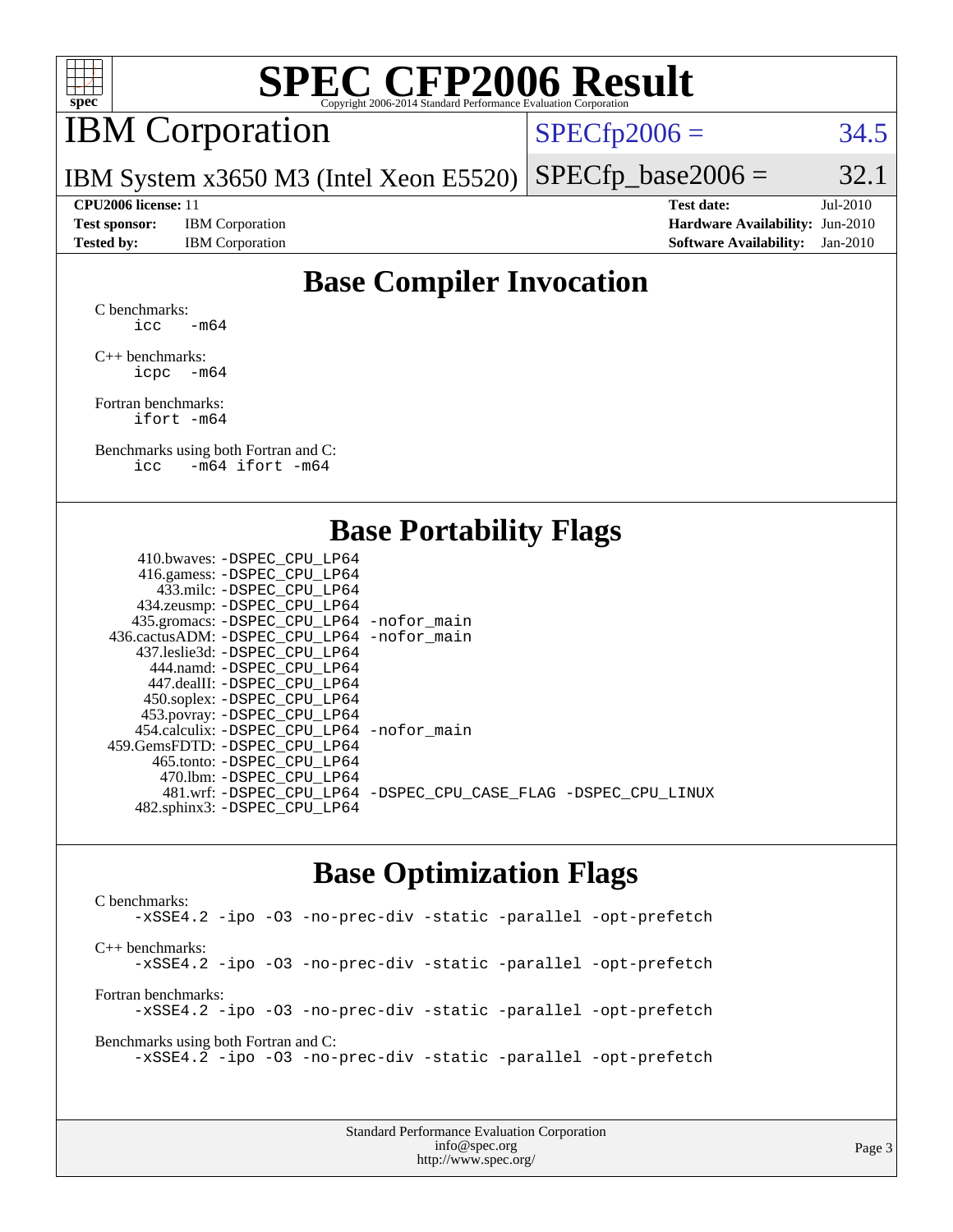

## IBM Corporation

 $SPECfp2006 = 34.5$  $SPECfp2006 = 34.5$ 

IBM System x3650 M3 (Intel Xeon E5520)  $SPECTp\_base2006 = 32.1$ 

**[Test sponsor:](http://www.spec.org/auto/cpu2006/Docs/result-fields.html#Testsponsor)** IBM Corporation **[Hardware Availability:](http://www.spec.org/auto/cpu2006/Docs/result-fields.html#HardwareAvailability)** Jun-2010

**[CPU2006 license:](http://www.spec.org/auto/cpu2006/Docs/result-fields.html#CPU2006license)** 11 **[Test date:](http://www.spec.org/auto/cpu2006/Docs/result-fields.html#Testdate)** Jul-2010 **[Tested by:](http://www.spec.org/auto/cpu2006/Docs/result-fields.html#Testedby)** IBM Corporation **[Software Availability:](http://www.spec.org/auto/cpu2006/Docs/result-fields.html#SoftwareAvailability)** Jan-2010

### **[Peak Compiler Invocation](http://www.spec.org/auto/cpu2006/Docs/result-fields.html#PeakCompilerInvocation)**

[C benchmarks](http://www.spec.org/auto/cpu2006/Docs/result-fields.html#Cbenchmarks):  $\text{icc}$   $-\text{m64}$ 

[C++ benchmarks:](http://www.spec.org/auto/cpu2006/Docs/result-fields.html#CXXbenchmarks) [icpc -m64](http://www.spec.org/cpu2006/results/res2010q3/cpu2006-20100719-12559.flags.html#user_CXXpeak_intel_icpc_64bit_bedb90c1146cab66620883ef4f41a67e)

[Fortran benchmarks](http://www.spec.org/auto/cpu2006/Docs/result-fields.html#Fortranbenchmarks): [ifort -m64](http://www.spec.org/cpu2006/results/res2010q3/cpu2006-20100719-12559.flags.html#user_FCpeak_intel_ifort_64bit_ee9d0fb25645d0210d97eb0527dcc06e)

[Benchmarks using both Fortran and C](http://www.spec.org/auto/cpu2006/Docs/result-fields.html#BenchmarksusingbothFortranandC): [icc -m64](http://www.spec.org/cpu2006/results/res2010q3/cpu2006-20100719-12559.flags.html#user_CC_FCpeak_intel_icc_64bit_0b7121f5ab7cfabee23d88897260401c) [ifort -m64](http://www.spec.org/cpu2006/results/res2010q3/cpu2006-20100719-12559.flags.html#user_CC_FCpeak_intel_ifort_64bit_ee9d0fb25645d0210d97eb0527dcc06e)

#### **[Peak Portability Flags](http://www.spec.org/auto/cpu2006/Docs/result-fields.html#PeakPortabilityFlags)**

Same as Base Portability Flags

### **[Peak Optimization Flags](http://www.spec.org/auto/cpu2006/Docs/result-fields.html#PeakOptimizationFlags)**

[C benchmarks](http://www.spec.org/auto/cpu2006/Docs/result-fields.html#Cbenchmarks):

 433.milc: [-xSSE4.2](http://www.spec.org/cpu2006/results/res2010q3/cpu2006-20100719-12559.flags.html#user_peakPASS2_CFLAGSPASS2_LDFLAGS433_milc_f-xSSE42_f91528193cf0b216347adb8b939d4107)(pass 2) [-prof-gen](http://www.spec.org/cpu2006/results/res2010q3/cpu2006-20100719-12559.flags.html#user_peakPASS1_CFLAGSPASS1_LDFLAGS433_milc_prof_gen_e43856698f6ca7b7e442dfd80e94a8fc)(pass 1) [-ipo](http://www.spec.org/cpu2006/results/res2010q3/cpu2006-20100719-12559.flags.html#user_peakPASS2_CFLAGSPASS2_LDFLAGS433_milc_f-ipo)(pass 2) [-O3](http://www.spec.org/cpu2006/results/res2010q3/cpu2006-20100719-12559.flags.html#user_peakPASS2_CFLAGSPASS2_LDFLAGS433_milc_f-O3)(pass 2) [-no-prec-div](http://www.spec.org/cpu2006/results/res2010q3/cpu2006-20100719-12559.flags.html#user_peakPASS2_CFLAGSPASS2_LDFLAGS433_milc_f-no-prec-div)(pass 2) [-static](http://www.spec.org/cpu2006/results/res2010q3/cpu2006-20100719-12559.flags.html#user_peakPASS2_CFLAGSPASS2_LDFLAGS433_milc_f-static)(pass 2) [-prof-use](http://www.spec.org/cpu2006/results/res2010q3/cpu2006-20100719-12559.flags.html#user_peakPASS2_CFLAGSPASS2_LDFLAGS433_milc_prof_use_bccf7792157ff70d64e32fe3e1250b55)(pass 2) [-ansi-alias](http://www.spec.org/cpu2006/results/res2010q3/cpu2006-20100719-12559.flags.html#user_peakOPTIMIZE433_milc_f-ansi-alias)

 470.lbm: [-xSSE4.2](http://www.spec.org/cpu2006/results/res2010q3/cpu2006-20100719-12559.flags.html#user_peakPASS2_CFLAGSPASS2_LDFLAGS470_lbm_f-xSSE42_f91528193cf0b216347adb8b939d4107)(pass 2) [-prof-gen](http://www.spec.org/cpu2006/results/res2010q3/cpu2006-20100719-12559.flags.html#user_peakPASS1_CFLAGSPASS1_LDFLAGS470_lbm_prof_gen_e43856698f6ca7b7e442dfd80e94a8fc)(pass 1) [-ipo](http://www.spec.org/cpu2006/results/res2010q3/cpu2006-20100719-12559.flags.html#user_peakPASS2_CFLAGSPASS2_LDFLAGS470_lbm_f-ipo)(pass 2) [-O3](http://www.spec.org/cpu2006/results/res2010q3/cpu2006-20100719-12559.flags.html#user_peakPASS2_CFLAGSPASS2_LDFLAGS470_lbm_f-O3)(pass 2) [-no-prec-div](http://www.spec.org/cpu2006/results/res2010q3/cpu2006-20100719-12559.flags.html#user_peakPASS2_CFLAGSPASS2_LDFLAGS470_lbm_f-no-prec-div)(pass 2) [-static](http://www.spec.org/cpu2006/results/res2010q3/cpu2006-20100719-12559.flags.html#user_peakPASS2_CFLAGSPASS2_LDFLAGS470_lbm_f-static)(pass 2) [-prof-use](http://www.spec.org/cpu2006/results/res2010q3/cpu2006-20100719-12559.flags.html#user_peakPASS2_CFLAGSPASS2_LDFLAGS470_lbm_prof_use_bccf7792157ff70d64e32fe3e1250b55)(pass 2) [-parallel](http://www.spec.org/cpu2006/results/res2010q3/cpu2006-20100719-12559.flags.html#user_peakOPTIMIZE470_lbm_f-parallel) [-ansi-alias](http://www.spec.org/cpu2006/results/res2010q3/cpu2006-20100719-12559.flags.html#user_peakOPTIMIZE470_lbm_f-ansi-alias) [-auto-ilp32](http://www.spec.org/cpu2006/results/res2010q3/cpu2006-20100719-12559.flags.html#user_peakCOPTIMIZE470_lbm_f-auto-ilp32)

 482.sphinx3: [-xSSE4.2](http://www.spec.org/cpu2006/results/res2010q3/cpu2006-20100719-12559.flags.html#user_peakOPTIMIZE482_sphinx3_f-xSSE42_f91528193cf0b216347adb8b939d4107) [-ipo](http://www.spec.org/cpu2006/results/res2010q3/cpu2006-20100719-12559.flags.html#user_peakOPTIMIZE482_sphinx3_f-ipo) [-O3](http://www.spec.org/cpu2006/results/res2010q3/cpu2006-20100719-12559.flags.html#user_peakOPTIMIZE482_sphinx3_f-O3) [-no-prec-div](http://www.spec.org/cpu2006/results/res2010q3/cpu2006-20100719-12559.flags.html#user_peakOPTIMIZE482_sphinx3_f-no-prec-div) [-static](http://www.spec.org/cpu2006/results/res2010q3/cpu2006-20100719-12559.flags.html#user_peakOPTIMIZE482_sphinx3_f-static) [-auto-ilp32](http://www.spec.org/cpu2006/results/res2010q3/cpu2006-20100719-12559.flags.html#user_peakCOPTIMIZE482_sphinx3_f-auto-ilp32) [-unroll2](http://www.spec.org/cpu2006/results/res2010q3/cpu2006-20100719-12559.flags.html#user_peakCOPTIMIZE482_sphinx3_f-unroll_784dae83bebfb236979b41d2422d7ec2)

[C++ benchmarks:](http://www.spec.org/auto/cpu2006/Docs/result-fields.html#CXXbenchmarks)

 444.namd: [-xSSE4.2](http://www.spec.org/cpu2006/results/res2010q3/cpu2006-20100719-12559.flags.html#user_peakPASS2_CXXFLAGSPASS2_LDFLAGS444_namd_f-xSSE42_f91528193cf0b216347adb8b939d4107)(pass 2) [-prof-gen](http://www.spec.org/cpu2006/results/res2010q3/cpu2006-20100719-12559.flags.html#user_peakPASS1_CXXFLAGSPASS1_LDFLAGS444_namd_prof_gen_e43856698f6ca7b7e442dfd80e94a8fc)(pass 1) [-ipo](http://www.spec.org/cpu2006/results/res2010q3/cpu2006-20100719-12559.flags.html#user_peakPASS2_CXXFLAGSPASS2_LDFLAGS444_namd_f-ipo)(pass 2) [-O3](http://www.spec.org/cpu2006/results/res2010q3/cpu2006-20100719-12559.flags.html#user_peakPASS2_CXXFLAGSPASS2_LDFLAGS444_namd_f-O3)(pass 2) [-no-prec-div](http://www.spec.org/cpu2006/results/res2010q3/cpu2006-20100719-12559.flags.html#user_peakPASS2_CXXFLAGSPASS2_LDFLAGS444_namd_f-no-prec-div)(pass 2) [-static](http://www.spec.org/cpu2006/results/res2010q3/cpu2006-20100719-12559.flags.html#user_peakPASS2_CXXFLAGSPASS2_LDFLAGS444_namd_f-static)(pass 2) [-prof-use](http://www.spec.org/cpu2006/results/res2010q3/cpu2006-20100719-12559.flags.html#user_peakPASS2_CXXFLAGSPASS2_LDFLAGS444_namd_prof_use_bccf7792157ff70d64e32fe3e1250b55)(pass 2) [-fno-alias](http://www.spec.org/cpu2006/results/res2010q3/cpu2006-20100719-12559.flags.html#user_peakOPTIMIZE444_namd_f-no-alias_694e77f6c5a51e658e82ccff53a9e63a) [-auto-ilp32](http://www.spec.org/cpu2006/results/res2010q3/cpu2006-20100719-12559.flags.html#user_peakCXXOPTIMIZE444_namd_f-auto-ilp32)

 447.dealII: [-xSSE4.2](http://www.spec.org/cpu2006/results/res2010q3/cpu2006-20100719-12559.flags.html#user_peakPASS2_CXXFLAGSPASS2_LDFLAGS447_dealII_f-xSSE42_f91528193cf0b216347adb8b939d4107)(pass 2) [-prof-gen](http://www.spec.org/cpu2006/results/res2010q3/cpu2006-20100719-12559.flags.html#user_peakPASS1_CXXFLAGSPASS1_LDFLAGS447_dealII_prof_gen_e43856698f6ca7b7e442dfd80e94a8fc)(pass 1) [-ipo](http://www.spec.org/cpu2006/results/res2010q3/cpu2006-20100719-12559.flags.html#user_peakPASS2_CXXFLAGSPASS2_LDFLAGS447_dealII_f-ipo)(pass 2) [-O3](http://www.spec.org/cpu2006/results/res2010q3/cpu2006-20100719-12559.flags.html#user_peakPASS2_CXXFLAGSPASS2_LDFLAGS447_dealII_f-O3)(pass 2) [-no-prec-div](http://www.spec.org/cpu2006/results/res2010q3/cpu2006-20100719-12559.flags.html#user_peakPASS2_CXXFLAGSPASS2_LDFLAGS447_dealII_f-no-prec-div)(pass 2) [-static](http://www.spec.org/cpu2006/results/res2010q3/cpu2006-20100719-12559.flags.html#user_peakPASS2_CXXFLAGSPASS2_LDFLAGS447_dealII_f-static)(pass 2) [-prof-use](http://www.spec.org/cpu2006/results/res2010q3/cpu2006-20100719-12559.flags.html#user_peakPASS2_CXXFLAGSPASS2_LDFLAGS447_dealII_prof_use_bccf7792157ff70d64e32fe3e1250b55)(pass 2) [-unroll2](http://www.spec.org/cpu2006/results/res2010q3/cpu2006-20100719-12559.flags.html#user_peakOPTIMIZE447_dealII_f-unroll_784dae83bebfb236979b41d2422d7ec2) [-ansi-alias](http://www.spec.org/cpu2006/results/res2010q3/cpu2006-20100719-12559.flags.html#user_peakOPTIMIZE447_dealII_f-ansi-alias) [-scalar-rep-](http://www.spec.org/cpu2006/results/res2010q3/cpu2006-20100719-12559.flags.html#user_peakOPTIMIZE447_dealII_f-disablescalarrep_abbcad04450fb118e4809c81d83c8a1d) [-auto-ilp32](http://www.spec.org/cpu2006/results/res2010q3/cpu2006-20100719-12559.flags.html#user_peakCXXOPTIMIZE447_dealII_f-auto-ilp32)

 450.soplex: [-xSSE4.2](http://www.spec.org/cpu2006/results/res2010q3/cpu2006-20100719-12559.flags.html#user_peakPASS2_CXXFLAGSPASS2_LDFLAGS450_soplex_f-xSSE42_f91528193cf0b216347adb8b939d4107)(pass 2) [-prof-gen](http://www.spec.org/cpu2006/results/res2010q3/cpu2006-20100719-12559.flags.html#user_peakPASS1_CXXFLAGSPASS1_LDFLAGS450_soplex_prof_gen_e43856698f6ca7b7e442dfd80e94a8fc)(pass 1) [-ipo](http://www.spec.org/cpu2006/results/res2010q3/cpu2006-20100719-12559.flags.html#user_peakPASS2_CXXFLAGSPASS2_LDFLAGS450_soplex_f-ipo)(pass 2) [-O3](http://www.spec.org/cpu2006/results/res2010q3/cpu2006-20100719-12559.flags.html#user_peakPASS2_CXXFLAGSPASS2_LDFLAGS450_soplex_f-O3)(pass 2) [-no-prec-div](http://www.spec.org/cpu2006/results/res2010q3/cpu2006-20100719-12559.flags.html#user_peakPASS2_CXXFLAGSPASS2_LDFLAGS450_soplex_f-no-prec-div)(pass 2) [-static](http://www.spec.org/cpu2006/results/res2010q3/cpu2006-20100719-12559.flags.html#user_peakPASS2_CXXFLAGSPASS2_LDFLAGS450_soplex_f-static)(pass 2) [-prof-use](http://www.spec.org/cpu2006/results/res2010q3/cpu2006-20100719-12559.flags.html#user_peakPASS2_CXXFLAGSPASS2_LDFLAGS450_soplex_prof_use_bccf7792157ff70d64e32fe3e1250b55)(pass 2) [-opt-malloc-options=3](http://www.spec.org/cpu2006/results/res2010q3/cpu2006-20100719-12559.flags.html#user_peakOPTIMIZE450_soplex_f-opt-malloc-options_13ab9b803cf986b4ee62f0a5998c2238) [-auto-ilp32](http://www.spec.org/cpu2006/results/res2010q3/cpu2006-20100719-12559.flags.html#user_peakCXXOPTIMIZE450_soplex_f-auto-ilp32)

Continued on next page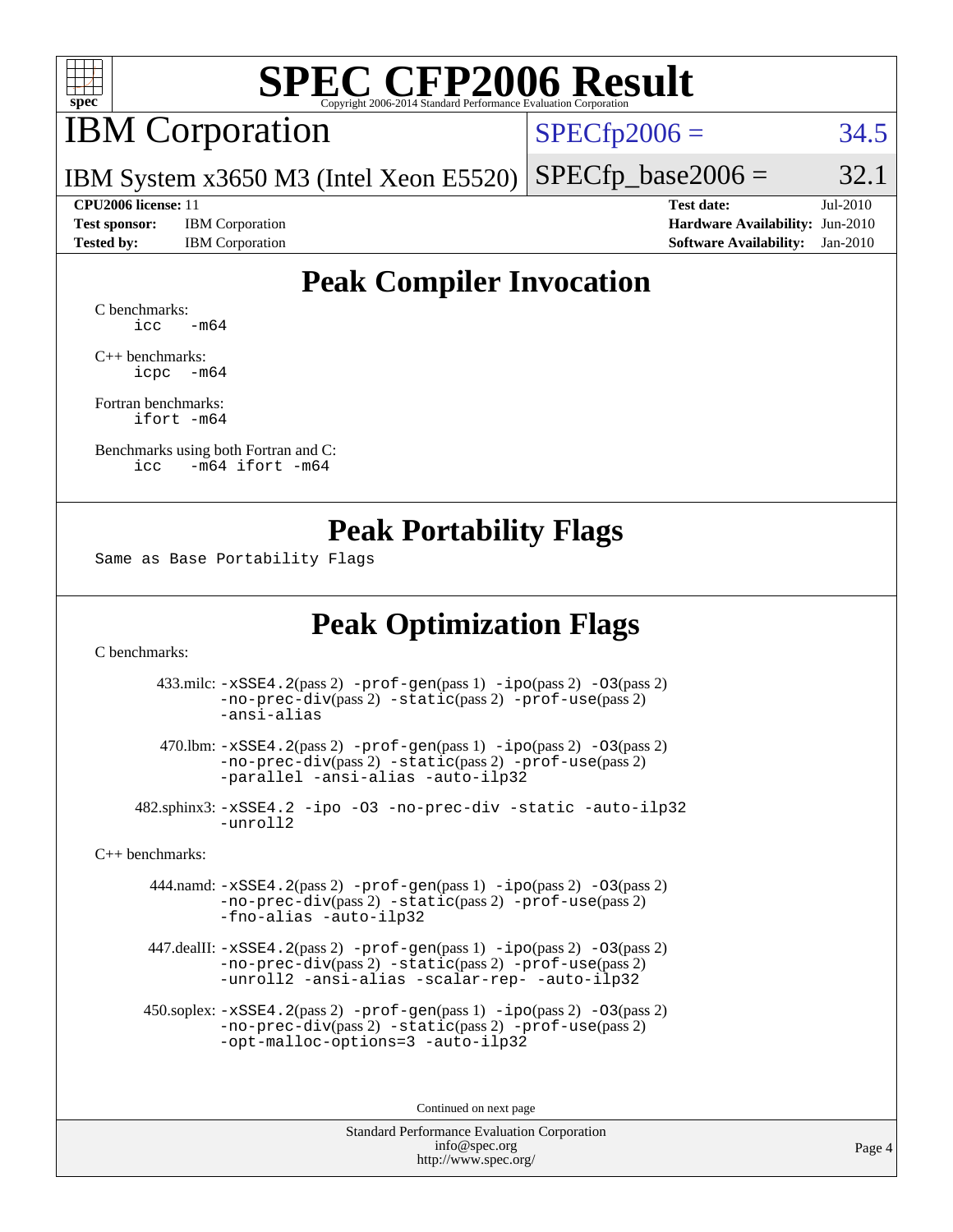

**IBM Corporation** 

 $SPECfp2006 = 34.5$  $SPECfp2006 = 34.5$ 

Page 5

IBM System x3650 M3 (Intel Xeon E5520)  $SPECTp\_base2006 = 32.1$ 

**[Test sponsor:](http://www.spec.org/auto/cpu2006/Docs/result-fields.html#Testsponsor)** IBM Corporation **[Hardware Availability:](http://www.spec.org/auto/cpu2006/Docs/result-fields.html#HardwareAvailability)** Jun-2010 **[Tested by:](http://www.spec.org/auto/cpu2006/Docs/result-fields.html#Testedby)** IBM Corporation **[Software Availability:](http://www.spec.org/auto/cpu2006/Docs/result-fields.html#SoftwareAvailability)** Jan-2010

**[CPU2006 license:](http://www.spec.org/auto/cpu2006/Docs/result-fields.html#CPU2006license)** 11 **[Test date:](http://www.spec.org/auto/cpu2006/Docs/result-fields.html#Testdate)** Jul-2010

### **[Peak Optimization Flags \(Continued\)](http://www.spec.org/auto/cpu2006/Docs/result-fields.html#PeakOptimizationFlags)**

|                                      | $453.$ povray: $-xSSE4$ . $2(pass 2)$ -prof-gen $(pass 1)$ -ipo $(pass 2)$ -03 $(pass 2)$<br>-no-prec-div(pass 2) -static(pass 2) -prof-use(pass 2)<br>-unroll4 -ansi-alias               |
|--------------------------------------|-------------------------------------------------------------------------------------------------------------------------------------------------------------------------------------------|
| Fortran benchmarks:                  |                                                                                                                                                                                           |
|                                      | 410.bwaves: -xSSE4.2 -ipo -03 -no-prec-div -static -opt-prefetch<br>-parallel                                                                                                             |
|                                      | 416.gamess: $-xSSE4$ . 2(pass 2) $-prof-gen(pass 1) -ipo(pass 2) -O3(pass 2)$<br>-no-prec-div(pass 2) -static(pass 2) -prof-use(pass 2)<br>-unroll2 -0b0 -ansi-alias -scalar-rep-         |
| $434$ .zeusmp: basepeak = yes        |                                                                                                                                                                                           |
| $437$ .leslie3d: basepeak = yes      |                                                                                                                                                                                           |
|                                      | $459.GemsFDTD: -xSSE4.2(pass 2) -prof-gen(pass 1) -ipo(pass 2) -03(pass 2)$<br>-no-prec-div(pass 2) -static(pass 2) -prof-use(pass 2)<br>-unroll2 -Ob0 -opt-prefetch -parallel            |
|                                      | 465.tonto: -xSSE4.2(pass 2) -prof-gen(pass 1) -ipo(pass 2) -03(pass 2)<br>$-no-prec-div(pass 2) -static(pass 2) -prof-use(pass 2)$<br>-inline-calloc -opt-malloc-options=3 -auto -unroll4 |
| Benchmarks using both Fortran and C: |                                                                                                                                                                                           |
|                                      | 435.gromacs: -xSSE4.2(pass 2) -prof-gen(pass 1) -ipo(pass 2) -03(pass 2)<br>-no-prec-div(pass 2) -static(pass 2) -prof-use(pass 2)<br>-opt-prefetch -auto-ilp32                           |
|                                      | $436.cactusADM: -xSSE4.2(pass 2) -prof-gen(pass 1) -ipo(pass 2) -03(pass 2)$<br>-no-prec-div(pass 2) -static(pass 2) -prof-use(pass 2)<br>-unroll2 -opt-prefetch -parallel -auto-ilp32    |
|                                      | 454.calculix: -xSSE4.2 -ipo -03 -no-prec-div -static -auto-ilp32                                                                                                                          |
|                                      | 481.wrf: Same as 454.calculix                                                                                                                                                             |
|                                      | The flags file that was used to format this result can be browsed at<br>http://www.spec.org/cpu2006/flags/Intel-ic11.1-linux64-revE.20100804.html                                         |
|                                      | You can also download the XML flags source by saving the following link:<br>http://www.spec.org/cpu2006/flags/Intel-icl1.1-linux64-revE.20100804.xml                                      |
|                                      |                                                                                                                                                                                           |
|                                      |                                                                                                                                                                                           |
|                                      |                                                                                                                                                                                           |
|                                      | Standard Performance Evaluation Corporation                                                                                                                                               |

[info@spec.org](mailto:info@spec.org) <http://www.spec.org/>